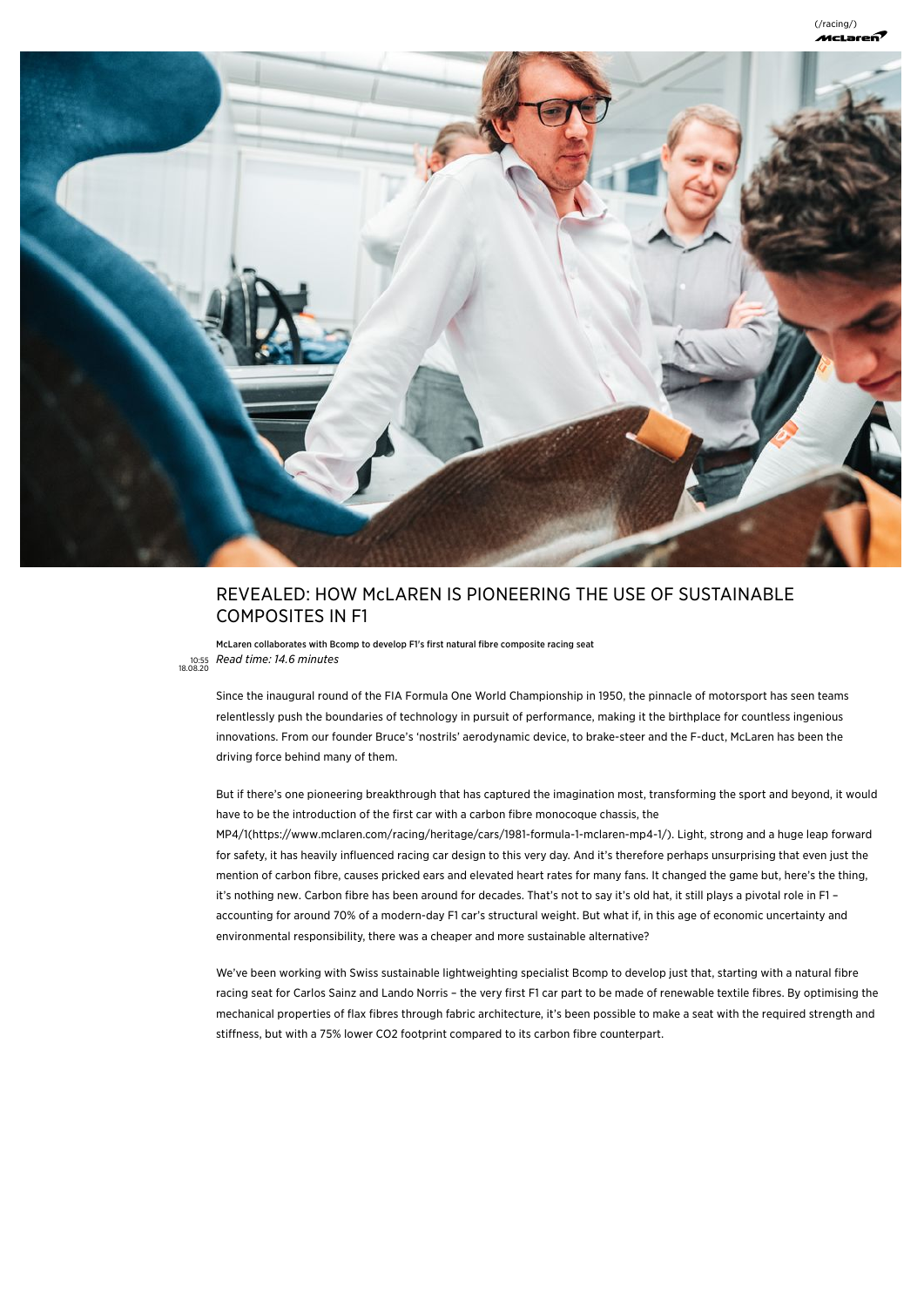

"The use of natural fibre composites is the latest example of pioneering, composite materials innovation at McLaren," explains McLaren F1 Team Principal Andreas Seidl. "Not only does this solution provide equivalent performance to carbon fibre, it represents another step forward in our evolving sustainability programme, while underlining our commitment to helping F1 turn its ambitious sustainability strategy into action."

"For decades, F1 has been an innovation lab for technology that has transformed not just motorsport, but the automotive industry and beyond," adds McLaren F1 Technical Director James Key. "The sport must continue down the road of getting to an increasingly environmentally friendly set of conditions, and our development and application of natural fibre composites is an example of how we're accelerating this journey, as well as the ongoing evolution towards cleaner mobility."

And this is a sentiment that is echoed by Bcomp CEO and Co-Founder Christian Fischer: "Sustainability and decarbonisation is a global issue, and it is fantastic to see motorsport embrace carbon alternatives, paving the way for widespread adoption within large-scale mobility applications. McLaren has always been a pioneer within the sport, in terms of both composites and sustainability, thus it feels like the perfect match and a great honour to collaborate with such a prestigious brand."

#### What is flax and how is it used in the natural fibre composite seat?

Primarily used in the production of linen, flax is an incredibly versatile plant that has been around for millions of years. It differs from many biomaterials in that it's ideal for use in crop rotation programmes and can be grown without directly competing with food crops. Flax is a CO2-neutral raw material and its fibres are biodegradable. At the end of the seat's life, for example, it can be ground down into a new base material or thermally recycled without residual waste, rather than end up in landfill.

Inspired by the thin veins on the back of leaves, Bcomp's proprietary powerRibs™ technology provides a three-dimensional grid structure on one side of the seat, which is then used to reinforce Bcomp's optimally spun and woven flax fibre reinforcement fabric, ampliTex™. Made by twisting flax fibres to form a thick yarn, the powerRibs™ act as a backbone to the ampliTex™ flax fabric that is bonded to it.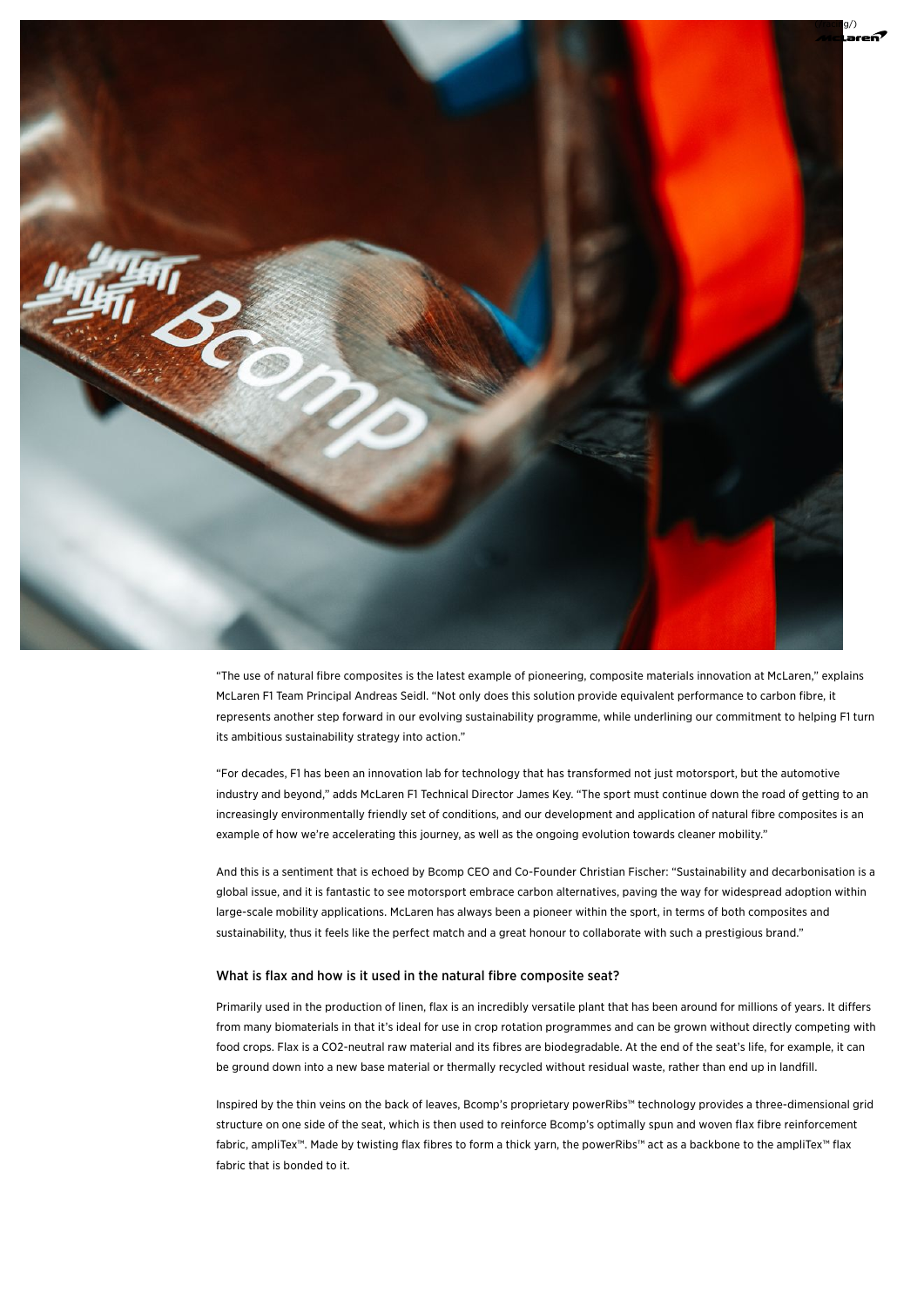

## Putting natural fibre composites in the driving seat

So just why did we begin with turning natural fibres into a lightweight and sustainable racing seat, as opposed to other parts of the car?

Well, we saw a clear opportunity to use this technology in this area of the car based on the current F1 technical regulations. Since 2019, a minimum driver weight of 80 kg has been mandated. And if a driver weighs less than that, ballast must be used to bring them up to the minimum weight. But instead of allowing this ballast to be placed in other areas of the car, which could improve weight distribution, it must be located within the immediate area of the driver's seat.

"With the introduction of the new regulation in 2019, the seat now forms part of the driver's weight budget, so it's overengineered as a result," explains McLaren F1 Principal Composites Engineer Steve Foster. "And with Carlos and Lando weighing in at 72 kg and 68 kg respectively, there's plenty of scope to do that. It meant that, if we needed to, there was margin to use additional bio-composite material to ensure sufficient strength and stiffness in this safety-critical component.

"The original carbon fibre seat design was reverse-engineered by Bcomp, and then we optimised and manufactured the new design. The seat was run in pre-season testing without any problems and we hope to be racing with Bcomp flax seats in the near future."

"We believe this seat functions as a conclusive demonstration that our technologies are ready to compete in the top tier of motorsport," adds Fischer. "We match conventional carbon fibre while lowering the eco footprint by 75%, cutting costs, reducing vibrations and improving safety – all of which are highly relevant to achieving a sustainable future for motorsport and mobility."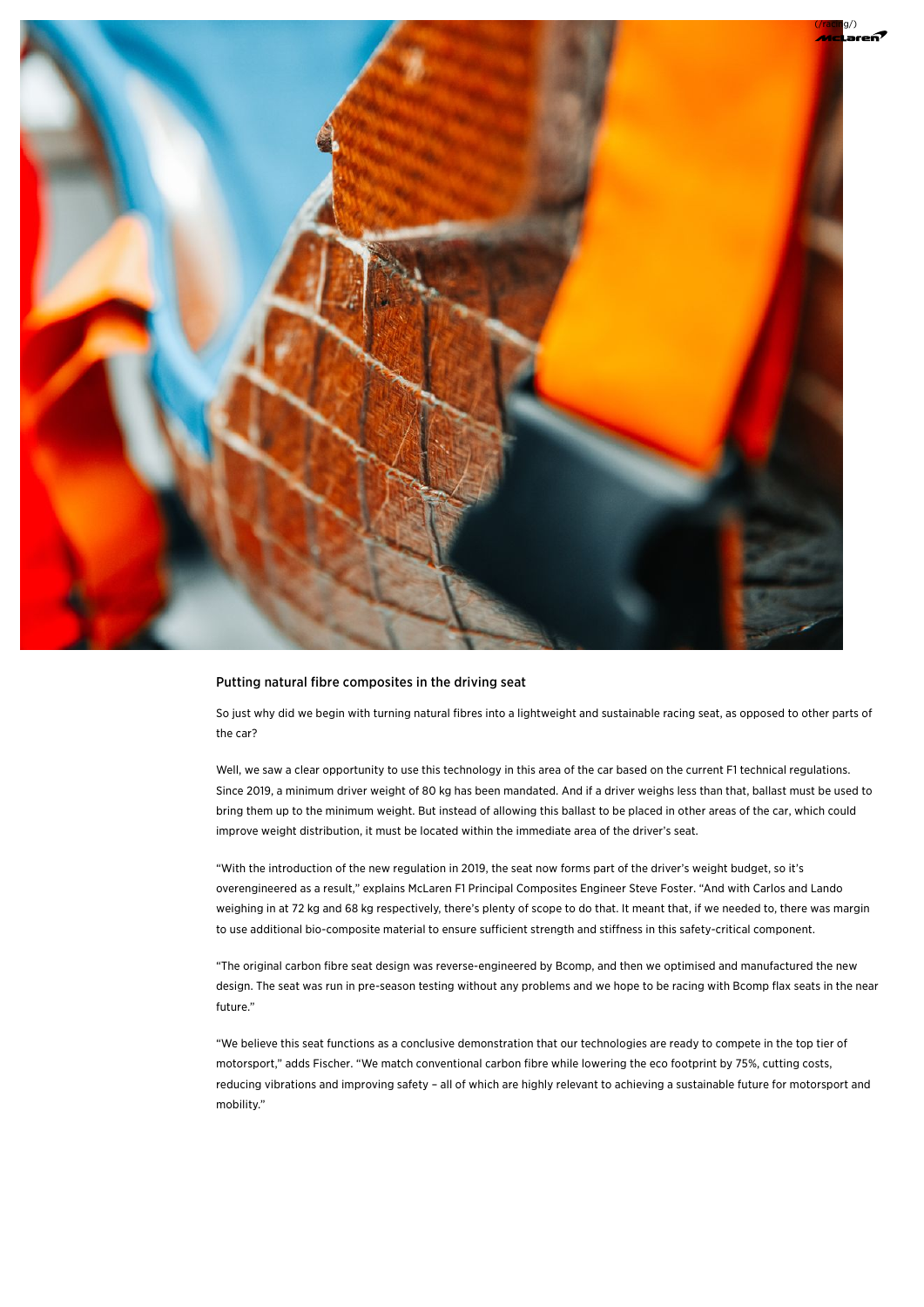

## A high-performance, sustainable lightweighting solution

While the environmental benefits are clear, the mechanical properties of flax make it an attractive renewable raw material for high-performance composites. The tubular structure of flax fibres provides low density and high stiffness, which affords the opportunity to reduce weight while simultaneously improving vibration damping, as well as resistance to breakage, torsion and compression.

Lightweighting is nothing new in motorsport and neither is the use of carbon fibre to achieve it. Lightweighting has been a crucial element of F1 car design for decades, as teams have sought to decrease weight to enable higher speeds and greater fuel efficiency, while retaining robust construction and preserving strength. Meanwhile, carbon fibre has long been a part of McLaren's DNA. When we broke new ground with the MP4/1 in 1981, the car challenged conventional thinking on monocoque materials and construction. It set the trend for the cars that would follow in F1 and laid the groundwork for material innovation that has become a hallmark of McLaren.

Just as we did in 1981, we're looking to stay ahead of the curve. And that's why we're exploring the use of natural fibre composites which have the potential to be the next, sustainable, step forward in lightweighting. Flax fibres, for example, are 9% lighter than any equivalent carbon material and offer significantly better vibration damping.

# Good vibrations

And when we say: 'significantly better', we mean five-times better thanks to Bcomp's ampliTex™ flax fabric and powerRibs™ technology. Greater vibration absorption and impact resistance makes the natural fibre material well suited to use in the driver's seat. It improves comfort and reduces vibration in the cockpit, which can have a fatiguing effect on drivers, especially over a race distance and particularly at circuits with aggressive kerbs.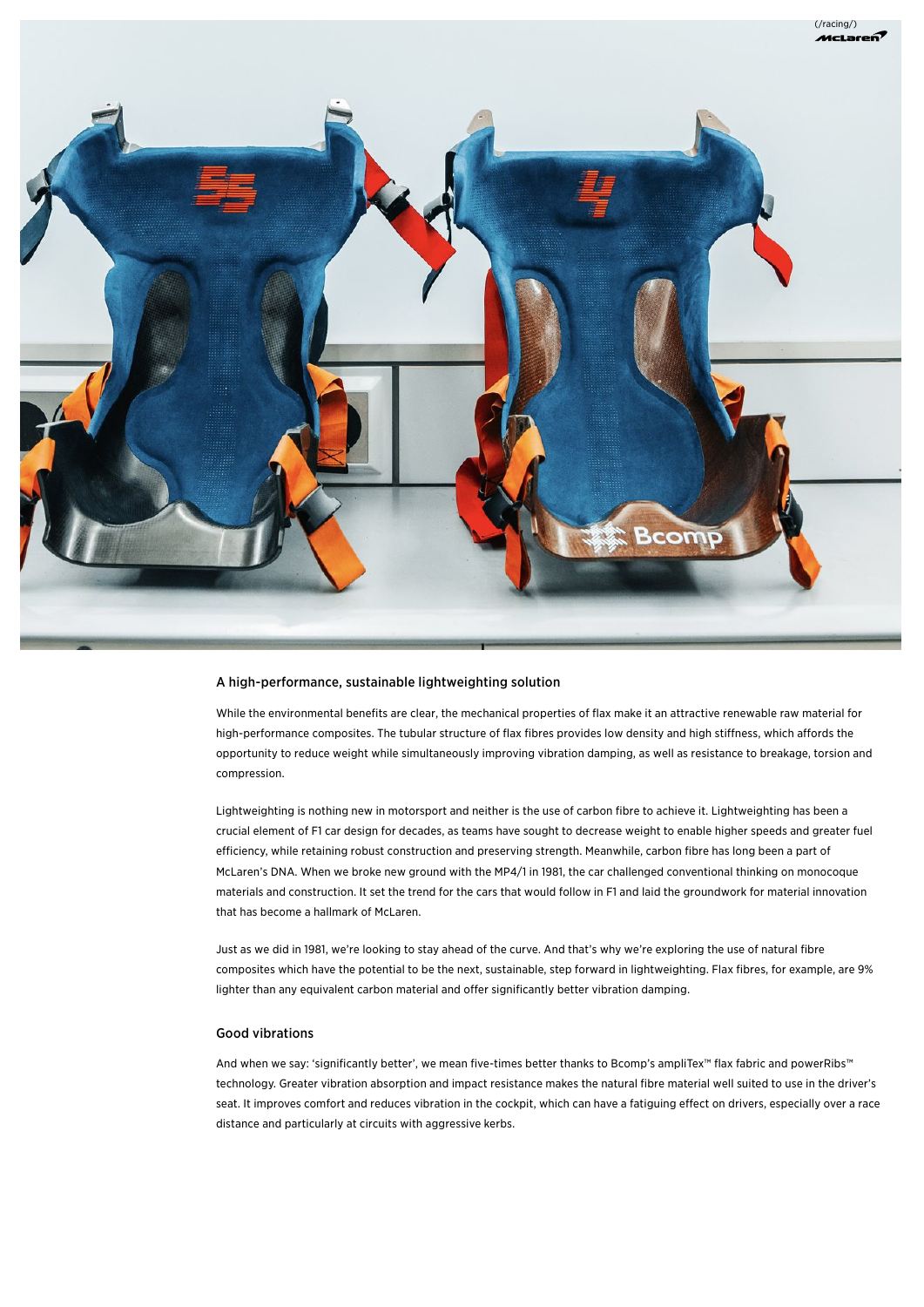

## Safety first

When it does break, unlike carbon fibre, it's not prone to brittle fracture and splintering – a property that's enhanced further by the structure of Bcomp's powerRibs™ which stiffen and confine the damage zone. "The composite of ampliTex™ and powerRibs™ is not as fragile, and while it still breaks, the softer debris remains attached to the main structure with the help of the powerRibs™, which help dissipate the energy," explains Fischer.

The ductile fracture behaviour of natural fibre composites opens the door to other possibilities too. One of the most spectacular, but equally dangerous, aspects of an on-track incident are the shards of carbon fibre that result from a collision. Not only do they present an immediate risk to the drivers, they are notorious for causing punctures and leaving a driver's race in tatters. By using natural fibre composites in other areas of the car, such as front wing endplates and the floor, it's possible to reduce carbon fibre debris and therefore the risk of punctures.

#### Cost conscious

The advantages don't stop there. With a budget cap set be introduced from 2021, many F1 teams will need to reduce costs while maintaining and improving performance – no mean feat in a sport where, typically, a team can pursue more development routes the more resource it has available. Teams are going to have to work even smarter, and with Bcomp's ampliTex™ and powerRibs™ solutions reducing raw material cost by up to 30% compared to traditional carbon fibre, this significant saving can free up budget to explore other ways of improving car performance.

"With the introduction of the budget cap, the cost of materials is going to be a big focus and the use of natural fibre composites has the potential to help in this area," acknowledges Key. "We're working with Bcomp to confirm that natural fibre composites are a viable, sustainable and economical substitute for carbon fibre in some applications, both on and off the car.

"Looking outside the sport to find new technologies is a crucial driver of innovation that can deliver unique competitive advantage. Through the experience gained this season, we'll have learnt more about sustainable composite materials and the potential for their application in the future."